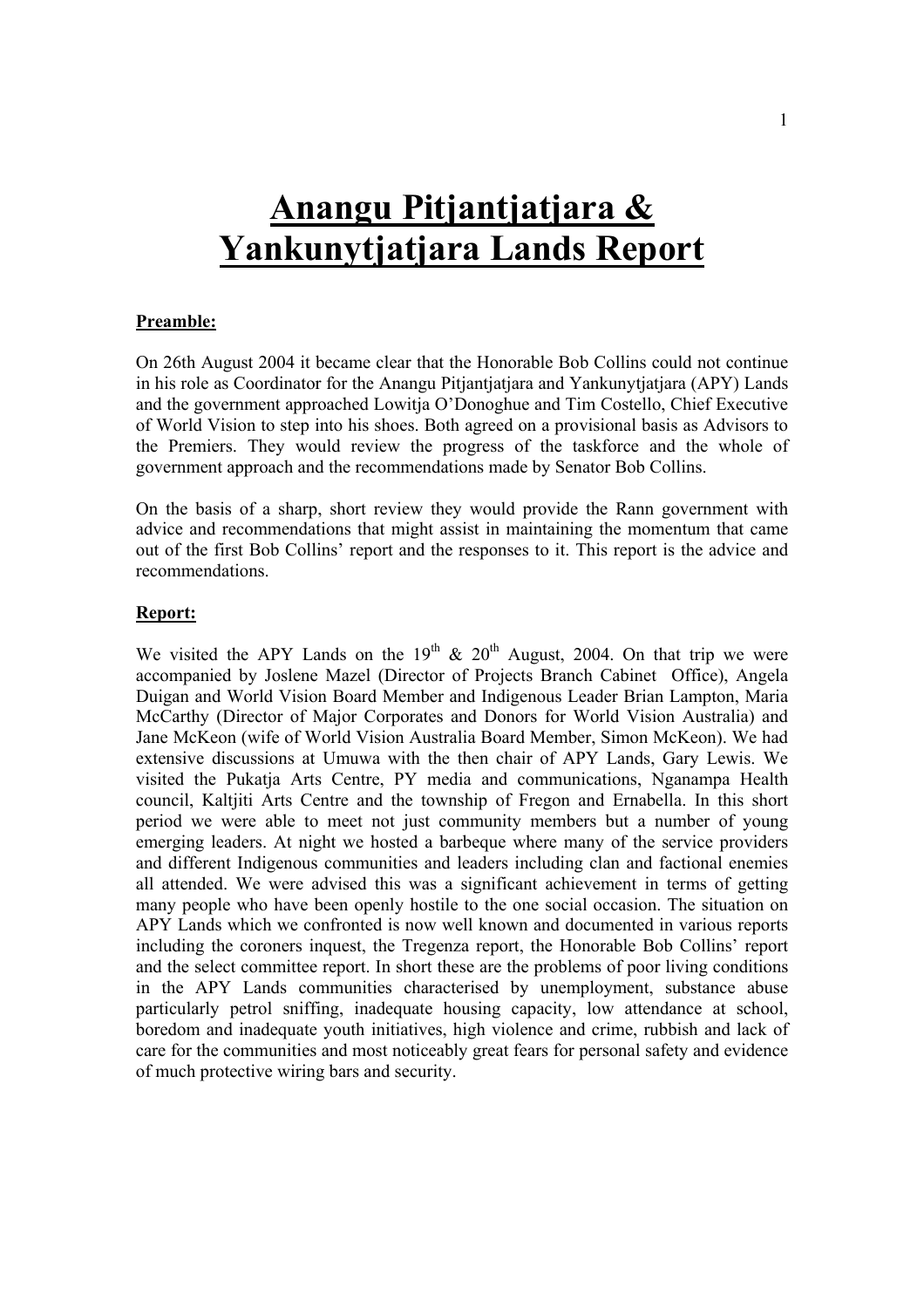The disputes between community leaders about preferred management structures and how they perceived existing ones function were very explicit. There has been poor communication not just within the community but between the community and the government. The constant message we heard from people was 'we don't know what's going on; no-one communicates with us'. There were claims of corruption and bullying from various community representatives directed to those in power on the APY Land or by them to those in service delivery. It is clear that the elections of the APY Lands Council were being regarded as an opportunity to have a clean start and a clear mandate. We recognised the overwhelming sense of despair and regression of the communities amongst the elders who commonly talked of wanting the days of the missionaries to return. We recognised that this wasn't necessarily indicating the missionaries literally but the sense of safety and purpose that those days characterised as contrasted with the fear and fragmentation of the present situation. The overwhelming feeling of despair from the elders is dangerously close to considering the situation quite hopeless. That is evident in the neglect and abuse of community property such as halls and churches. Uniting church representatives are regular visitors to the Lands. Discussions with them would be worthwhile.

In short, the community stakeholders clearly agreed on the following issues:

- 1. Living conditions are poor and require improvement.
- 2. Increased funding or the flow of funding that has been stopped needs to be addressed.
- 3. Support and assistance is desperately required to address areas such as petrol sniffing. There is a recognition that they appear not to have the capacity to solve this from within their own communities.
- 4. There is great frustration of what appears to be a lot of agency/Government talk about things being done but little action to be shown for it.
- 5. Dissatisfaction with the government was expressed and a plea for some quick action and results to at least restore some sense of hope and momentum.
- 6. There are too many short term visitors and very few people stay and properly listen to the community issues and seem to deliver.

Gary Lewis, the Chair of the APY Lands Council argued that the election was not required or necessary and secondly that all funding for any services should come through the APY Lands Council as they are the sovereign governing body.

The Pukatja community:

- 1. There is an urgent need for a pottery and ceramic school centre required for young men, as the women's space is a protective safe space for them but leaves the men with no outlet.
- 2. There is need for ongoing support for the current youth worker as it appears they are only operating on 12 month contracts.
- 3. That a community hall and new sports equipment should be provided.
- 4. That there are substance abuse rehab programs/detoxification centre is desperately needed.
- 5. That the existing pottery centre be further equipped and resourced.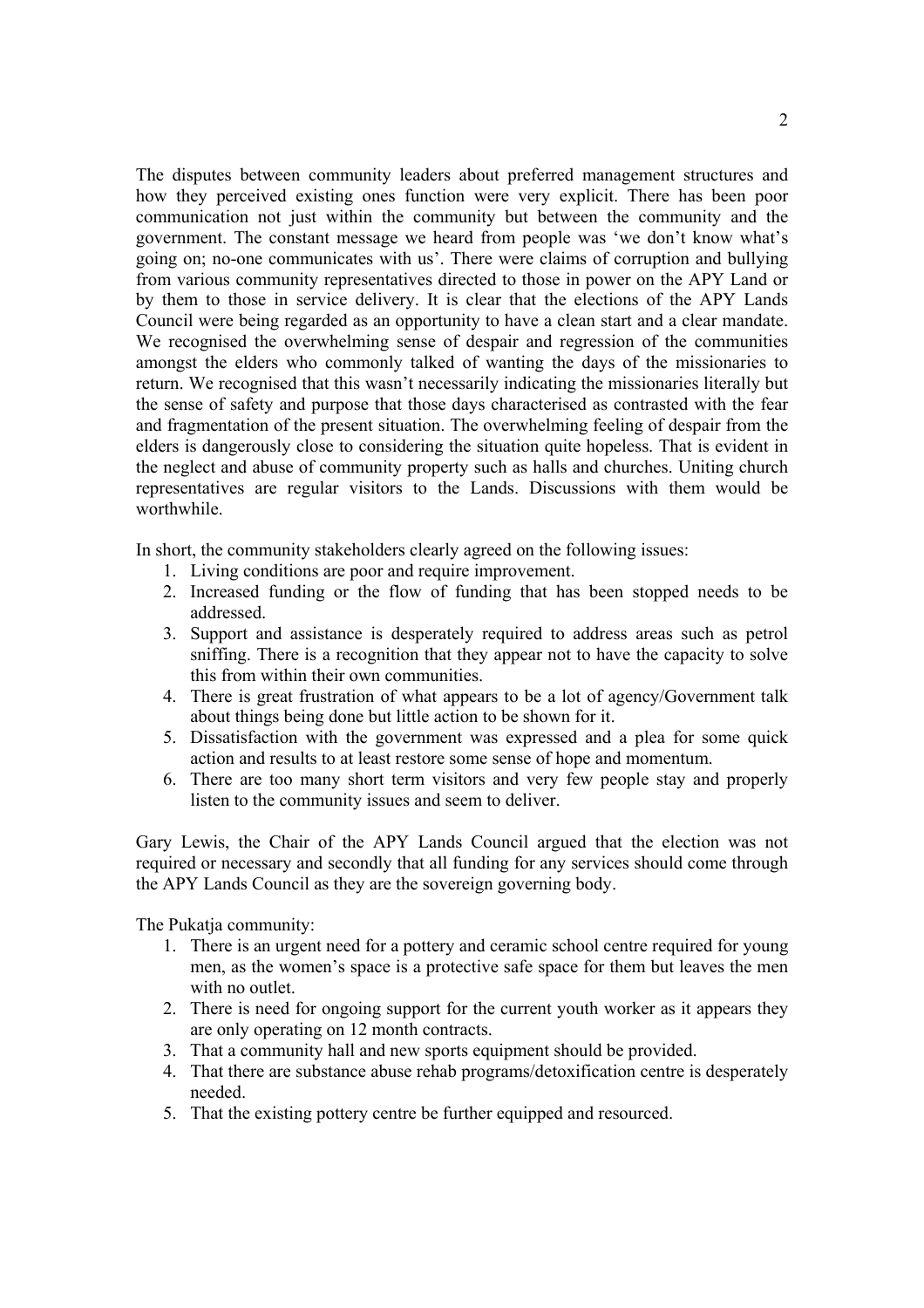The Nganampa Health Council:

- That clear definition that all the roles of the different representatives within the APY Lands Council be agreed
- That the Health Council funding be provided directly not via the APY Lands Council
- That APY Lands Council was considered as just another service provider, not a peak body.
- That the current negative behaviours of the APY Lands Council be addressed

PY Media:

- That there should be freedom of communication without censorship
- That a recording studio similar to the one in Papunya be built
- That the current negative behaviours of the APY Lands Council be addressed

Kaltiiti Community:

- That a substance abuse rehab program/detoxification centre be provided
- That there be an increase in education application of law and culture
- That the funding go directly to the community not through the APY Lands Council
- That there is representation on the government taskforce
- The community was better understood and managed when there were missionaries there

These views don't purport to be exhaustive and comprehensive but in so far as we heard recurring themes we would suggest they are representative of the sense of despair and communication breakdown that these communities are experiencing. The one positive note that was constantly referred to was the presence of more SAPOL on the Lands. This had already dramatically increased a sense of security through their visibility.

## **The review of Public Service and Indigenous Affair Policy Issues in Adelaide**

The APY Lands Strategic future was transferred to the Premier's Office in March 2004 and embodied in a Taskforce. This was due to the critical findings of the coroners report and prompted the appointment of Bob Collins as coordinator on APY Lands issues. It is noted that this was not considered to be a popular move by the APY Lands Council, as it was felt the decision was made without their input. The use of the word Administrator rather than coordinator intensified the feelings of infringement of their role and self determination by the APY Lands Council. Due to an unfortunate car accident in June 2004 where Bob Collins was severely injured, he was unable to continue his duties as coordinator.

We met on the  $29<sup>th</sup>$  of September 2004 with a range of senior bureaucrats in order to assess the whole of government process. The first was Angela Duigan and Joslene Mazel representing the Department of Premier and Cabinet. They took us through the whole of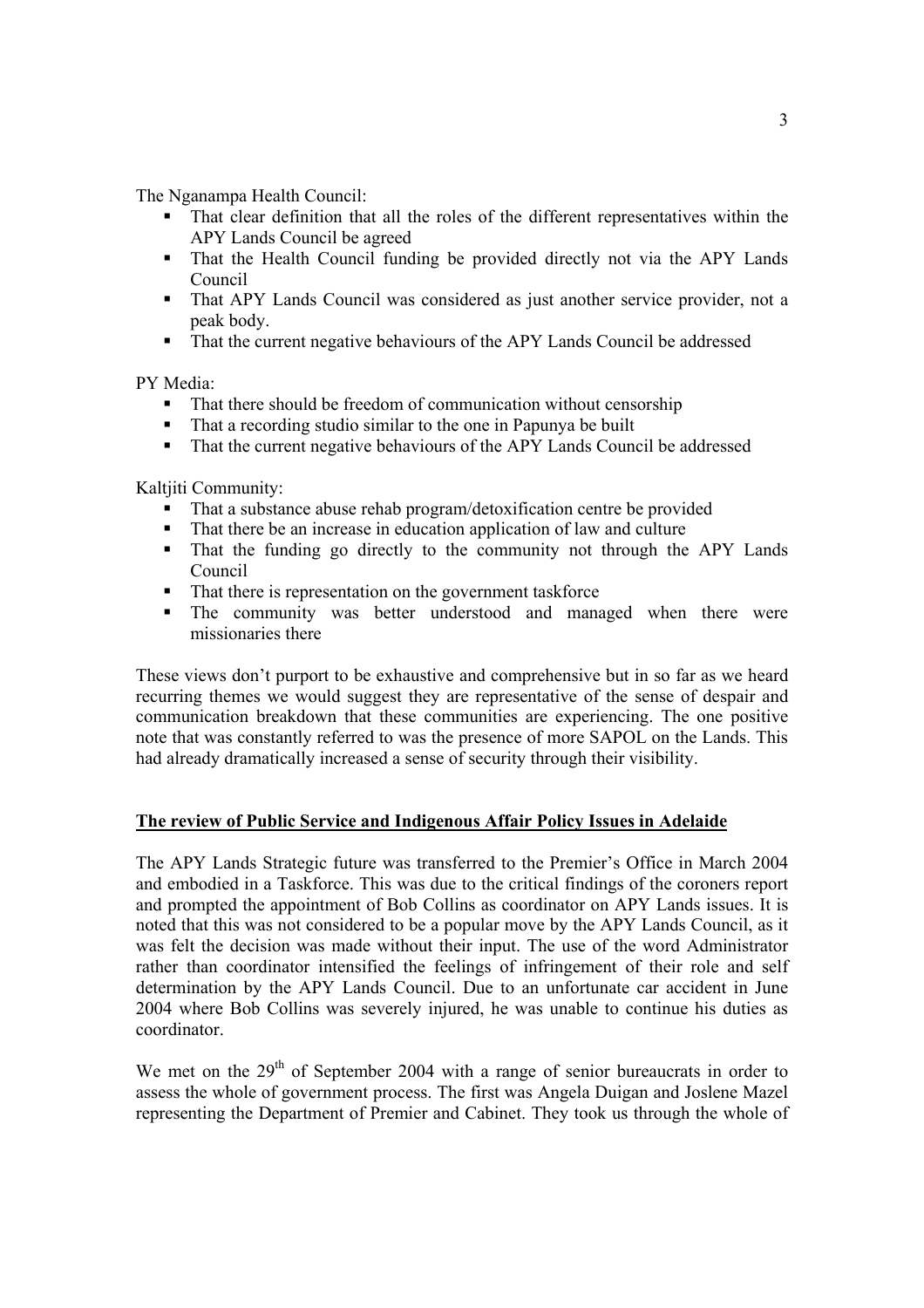government approach and how the Taskforce was working for a strategic plan for the APY Lands.

 It is our view that the strategic plan coordinated by Premiers department and embracing the whole of government is philosophically accepted by all departments and seen as a step forward in advancing the focus on response to the APY Lands. Therefore we will review each of the six strategic objectives of the Taskforce in the light of the comments made by following people with whom we met.

On the  $29<sup>th</sup>$  of September, there were Alan Holmes and Leanne Liddle of the (Kuka Kanyini project at Watarru department for Environment and Heritage), Chris Larkin (Aborginal Housing authority), Police Commissioner Mal Hyde (SAPOL) and Minister Terry Roberts (Minister for Aboriginal Affairs). On Wednesday  $6<sup>th</sup>$  October, we further met Brenton Illingworth of the Crown Solicitors office, Attorney General's Department, Kate Lennon (Department for Families and Communities), Warren McCann (Department of Premier and Cabinet), Mark Johns (Department of Justice), Tom Stubbs, Roxanne Ramsey, Brian Dickson (Department of Health and Aboriginal Service division, Steve Marshall (Department of Education and Children's services).

With each of these senior bureaucrats we asked essentially the same questions, which were:

- 1. What do you think of the whole of government approach?
- 2. What is your particular department's view on how to advance the service delivery and self determination process for APY Lands?
- 3. What ideas/views do you have for the future?

It is true to say that in every case each of these senior policy makers supported the whole of government approach. The only caveat was how it took shape. Was it still to be a coordinated multilateral or bilateral approach from each of them and was the Premier's Department to be finally and clearly accountable for the delivery of all action? Most recommended this approach saying it rendered the best chance of advancing the interests of the APY Lands. As to the answers they gave for the other questions we asked, we will weave them into our responses to each of the six strategic objectives already prioritised by the Lands taskforce. We do that to both give a representative view and to ensure confidentiality which we promised each of these bureaucrats.

The first strategic objective was to increase safety in all communities on the Lands. Most specifically all this supports the strategy of a presence of seven permanent SAPOL officers on a rotating shift basis to enable a 24hr seven day a week police presence on the Lands. In most people's view this has been the most successful and visible outcome of the taskforce. This is so both on the Lands and in the minds of the bureaucrats. It raised the fascinating question as to how it has ever become so tenuous and uncertain that self determination could mean living with levels of crime, violence and insecurity unknown by any other communities in Australia. A minor chord of dissent emerged was the view that the police get whatever they want. Some of this is attributable to the Treasurer also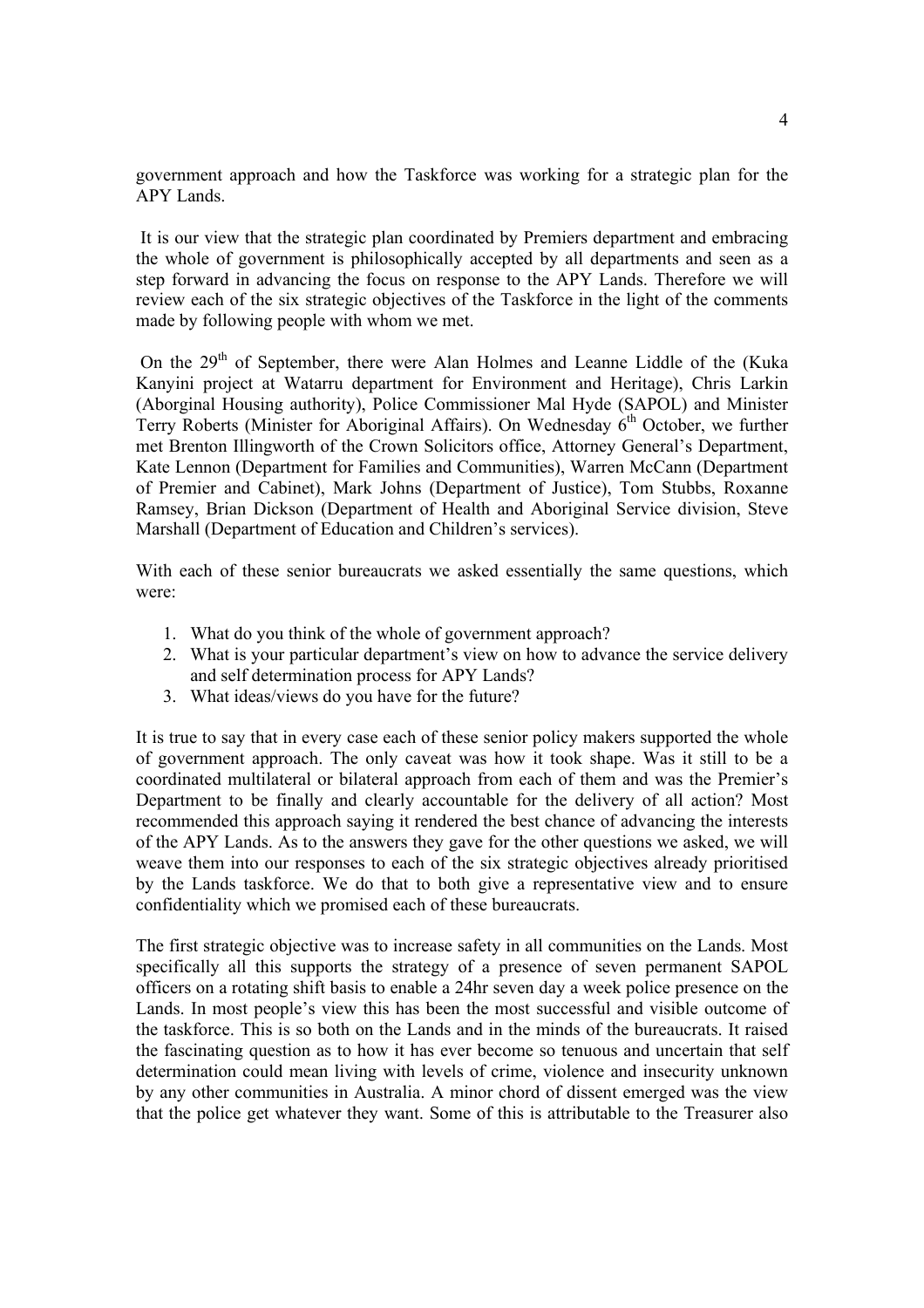being the Police Minister and the law and order agenda being ascendant in the wider community. But even this minor chord of dissent acknowledges that security is fundamental to all other capacity and development issues. It is not unlike the Ramse exercise in the Solomons and Pacific. Until there is both a respect for law and order and a level of safety that allows participation and personal development, self determination is doomed for failure.

There is still the debate between building a correctional facility or a respite facility. This has either been preempted or not resolved. In their view many Indigenous Aboriginal people, particularly males end up with prison records because of criminal activity becomes more than just a right of passage but a lasting stigma. The women who want domestic violence stopped often are asking for respite rather than criminalisation and incarceration. This is an issue that will feature in our recommendations.

The second strategic objective is to increase health and welfare services in all communities on the Lands. Again as Advisors, we agree with each of the aims and actions already developed but with the following questions. The first is that the Director of mental health services made a very brief visit and a number of commentators we interviewed believed that the recommendations didn't necessarily contextualise the full cultural impact of mental health and needs further debate and discussion. Secondly the appointment of two male health coordinators through Nganampa Health is to be reconsidered in the light of the misgivings already mentioned. Nganampa Health is extremely well resourced from Commonwealth Government as well as State. Furthermore it is very focused on particular health outcomes and unable to auspice wider service delivery that might be commensurate with its reach and financial strength. A third caveat is the place and role for the Women's Council and their support for domestic violence programs and disability programs. Because they are a cross border jurisdiction between Western Australia, Northern Territory and South Australia, the level of accountability to South Australian government funded actions and lines of clear responsibility are more problematic. The final caveat is that health and welfare services are still multitudinous with a huge number of Indigenous representatives involved on various boards. Whilst this might appear to be an exercise in participatory democracy it makes for confusing lines of accountability and cohesion. The delivery system of health and welfare services in the APY Lands needs to be rationalised and a simple, clear and sane model agreed upon.

The third strategic objective is to improve coordination of government services in the Lands. Again we agree with implementing the recommendations of the honorable Bob Collins and the Tregenza report, select committee report, university of South Australia report and other reports. It is clear that it is not the lack of analysis but some fundamental differences. The most strongly held view of the policy makers was that they believed the South Australian Government was reacting in a knee jerk way to the coronial inquest. This was because the level of suicides attributable to petrol sniffing was no greater last year than in previous years and that the press simply beat up the coronial findings making a political problem for the government. This meant that the government was seeking to identify quick programmatic responses that would neutralise the coronial criticisms rather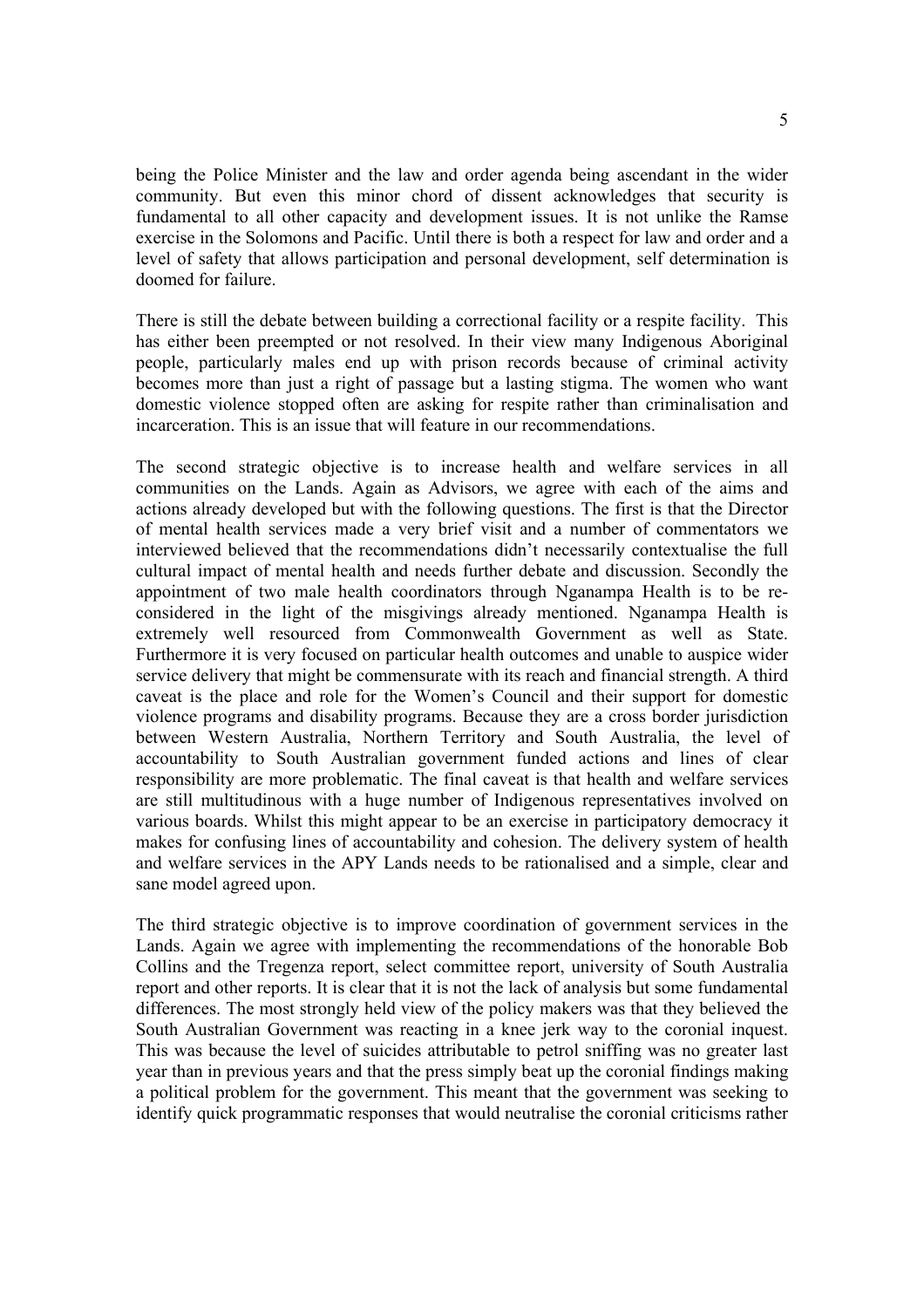than dealing with the deeper issues. Most importantly this knee-jerk reaction cut across long term consultation processes of groups like the department of Health and Indigenous Affairs that had identified leadership capacity and community owned responses to deal with petrol sniffing as opposed to simply allocating capital funds to build a new facility. Yet it is a complex question of who speaks for the community. We heard pleas for a detoxification centre in the Lands which were both desperate and urgent. A comprehensive policy without a clear governance model that decides who speaks for the communities and whether there can be a collective view or whether each of the ten communities needs to be dealt with on an individual basis is urgent.

The same issue with detoxification centres extends to the stores policy and the COAG trials, which reviews the way food is ordered and purchased by stores in the larger communities on the Lands. With 30% of people on the Land suffering from diabetes, a clear stores policy that might ban fried food and coca-cola may seem a health imperative, however from a governance point of view it is often the elders and traditional owners who like their coca-cola and fried food and interfere with the way the food is ordered. Again the issue of self determination versus health outcomes and protective behaviours is in conflict.

The taskforce has rightly sought to identifying funds supporting existing programs and services including Commonwealth programs and to review relevant State and Commonwealth government programs operating in the APY Lands to identify gaps in service delivery. If in a short trip we can detect a maze of often fragmented associations, NGO's and incorporated bodies operating in the Lands to deliver services then that is exactly the same spaghetti bowl of overlapping donor processes, expectations and departments at State, Federal and Not-for-Profit level. As we struggle to understand the myriad players, terms of reference and funding proposals, it is little wonder that those in the Lands find it utterly alienating and confusing. Just as there needs to be a sane simplified delivery system in the Lands, there needs to be a similar sane simplified system of coordination of government services as the donor communities.

The fourth objective of the taskforce is to improve employment, education and training outcomes. Again we believe they have identified the major needs and responded with the appropriate program. One of the clear messages we heard is that with 29% of the South Australian Lands being in the hands of Indigenous, this is not simply a policy of Indigenous self-determination but of heritage Land management for the State. In this regard, the question of a welfare economy versus a welfare system needs to be raised. As was pointed out the Tasmanian State depends essentially on a welfare economy by cross subsidisation from other State and Federal governments. No-one really questions whether these are real jobs in Tasmania. Why cannot a welfare economy be underpinning the Lands? Then heritage and environmental jobs can be viewed as a welfare economy with the care, common nurture and protection of water holes, sites, bush burning being clearly affirmed with a status of real work. Some of the programs of camel mustering are already near a financial break even. The bio-diversity and size of the APY Lands is unique and so there needs to be a fundamental re-thinking of the way we create real jobs and classify economic activity in this area. The taskforce supports groups that seek to set up viable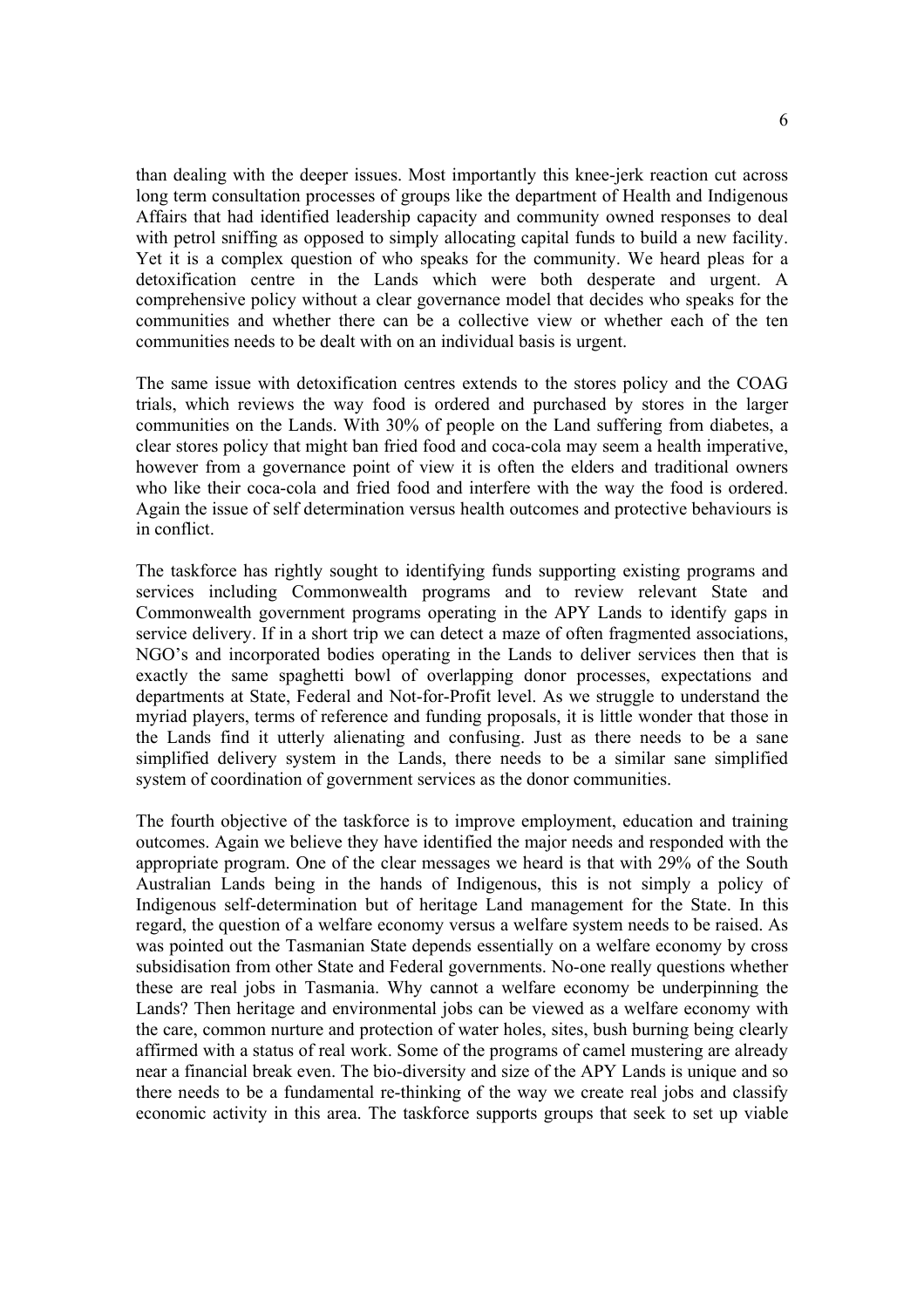pre-employment and employment opportunities linked to arts centres, tourism, horticulture, hairdressing, bakeries, car repair workshops, garages and other small businesses. However, with such remoteness, distance from markets and small population these will always be marginal. Rather it requires a paradigm shift in terms of the understanding Australia's ecological and bio-diversity needs with a long frame view of time rather than one and two year business plans for market sustainability.

When it comes to education outcomes, it is clear that teachers are the most permanent and employable presence in the APY Lands. The incentives given to attract them is a model for other departments to provide tax free employment, housing and other incentives also to work and stay in the APY Lands. Without doubt the short term coming and going contributes to demoralisation and discontinuity of programs and teachers stay the longest.

We were extremely impressed with the primary, middle school and secondary Wiltja program intervention. We also recognise that the APY Lands educationally is seeing better literacy, numeracy and educational outcomes in remote Indigenous communities than elsewhere in Australia. The PYEC network is a consultative model that is furthering educational achievement and should be replicated by other service agencies. We believe that it is this group that should participate in the decision of which communities receive the two Commonwealth funded pools for the 'no school, no pool' program. The educational area is a stand out in terms of longevity of program and personnel and appears to have the more creative approach of the department of education. Steve Marshall said to us it is a' backyard blitz' approach which says, change the rules, form new rules in order to get outcomes that work rather than adhere to policy and politically correct theories that continue to fail.

Having said that, it is also clear that a massive challenge exists to effectively educate young APY students to a level where they might be eligible for jobs outside of remote communities. The vision of a bicultural existence made possible through education which allows a choice between an urban or regional city existence and a remote community existence is tenuous at best. Too few APY young people have educational achievements to guarantee them employment and too few see the point of education to overcome or escape the boredom and sense of being trapped on the Lands.

Strategic objective five, improve infrastructure related to essential services in the Lands. Again we affirm the direction of the taskforce. The fundamental issue here is the relative cost of providing and improving infrastructure for essential services. This goes to the question of whether the APY Lands are fundamentally viable and deserving of State and Federal funds. Naturally there are those who believe that they are not and that we are simply smoothing the pillow of a dying culture and in transition to a conclusion where we admit there isn't a sustainable remote Indigenous community at a cost that the Australian tax payer will bear. This view has on its side the reality that the older generation is still powerfully connected to their Lands and enjoys the traditional responsibilities of caring and travelling and teaching culture and lore. But their children are fundamentally disconnected from tradition, culture and lore and the petrol sniffing is simply the terminal expression of this profound dislocation and disconnection. Elsewhere in Australia if a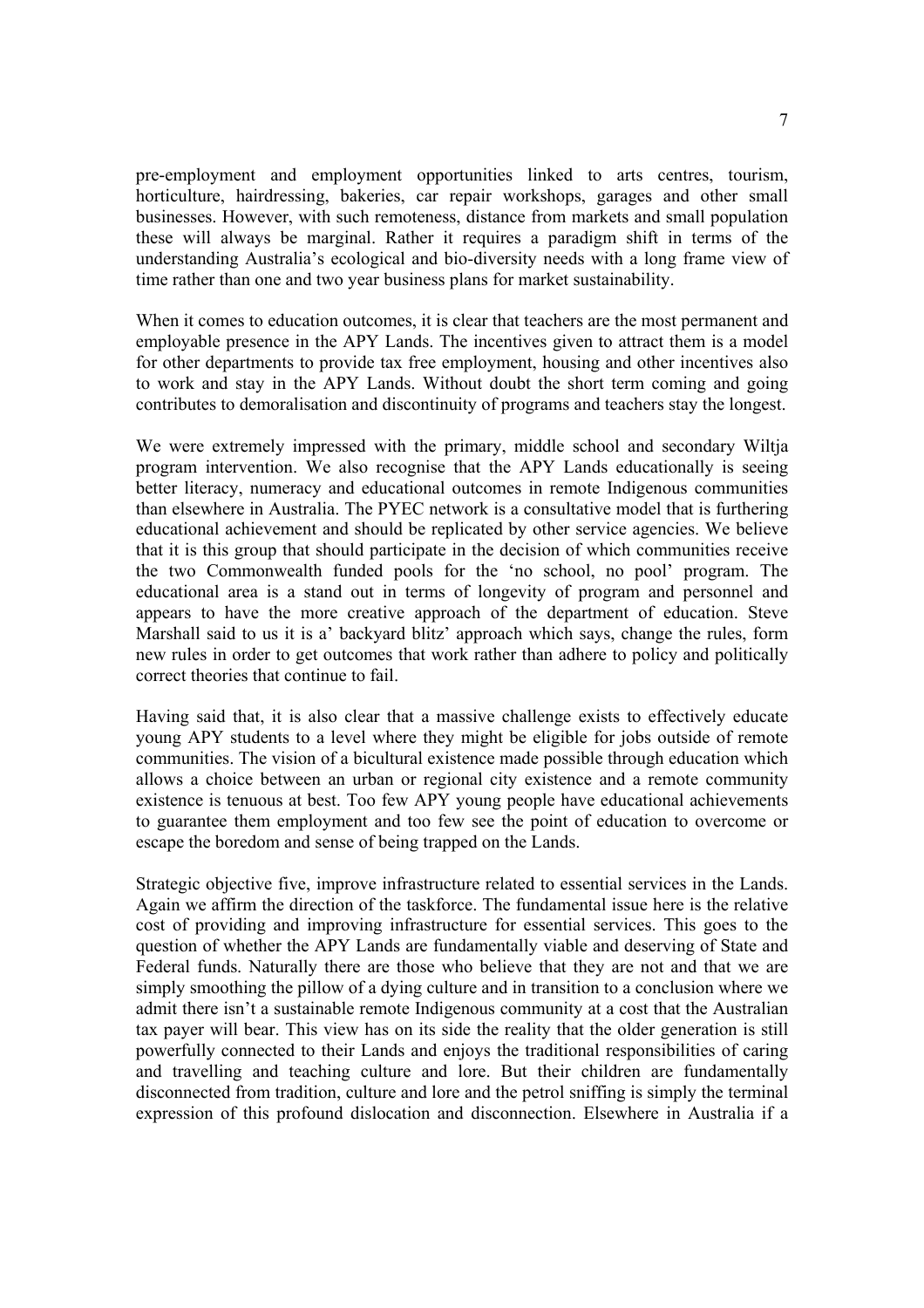job, lifestyle and community are not working for one's children, then you move. Of course this is unthinkable for many of the older generation on the Lands. However, at the moment thankfully, there are few voices saying abandon the APY Lands. The resolve of the Taskforce and its' transition to the Premier's department with a whole of government approach, signals that, improved infrastructure relating to essential services, is a nonnegotiable commitment. In truth, government will have to continue to manage the voices of criticism about the cost of maintaining essential services to 2,400 Indigenous people on 106,000 sq kilometers. In doing so, it needs to continually hose down the knee jerk expectations of value for money and investment. It is at this level that the Premier himself will need to identify with the whole of government commitment to the APY Lands.

### **Key Recommendations:**

Our key recommendation furthermore, is to place a person in the Lands who can unblock service delivery, mediate family/clan disputes and clarify governance confusion with the full mandate, legitimacy and direct access to the Premier is required. Without the full legitimacy of the office of the Premier, the various silos of government departments and petty clan bitterness, will subvert the coherent authority to manage essential services at a level that will both protect lives and give minimum standards for Lands occupants. This person needs to live on the Lands and be the honest broker desperately needed. She/he should report directly to the head of the Department of Premier and Cabinet. They must have powers like an ombudsman to range across every department area with access and power to intervene and unblock resources.

The final strategic (objective six) is to develop an effective governance model for the APY Lands. In short this is the greatest challenge and the most difficult challenge. Already a bill has enabled fresh elections with a new chair of the APY Lands. In democratic theory, this should provide a new mandate without the defects that saw the Commonwealth government stop funding and withdraw support from the former Executive. However, the probability that language groups have been instrumental in this election, fuelling unresolved bitterness, will require a person on the APY Lands with both the mandate of the Premier and the respect of the community to mediate differences and help people move on and through their disappointment and personal hurt.

Secondly the review of the APY Land Rights Act along with all other relevant acts and local government models is the critical piece of intellectual and policy work. There are those who believe the APY Lands Council is the right governance instrument through which all of government funding can flow. They say it just elects the wrong people! Others believe there needs to be a clear demarcation between the APY Lands Council which should only deal with mining companies, grant permits and deal with matters strictly pertaining to Land as opposed to a separate peak body for welfare and service delivery. Whatever the model finally resolved upon, it needs to clearly demarcate role, rights and resources. Until now the confusion of the model has been its' worst enemy intensifying bitter clan and family disputes and the worst governance practice that damages community morale.